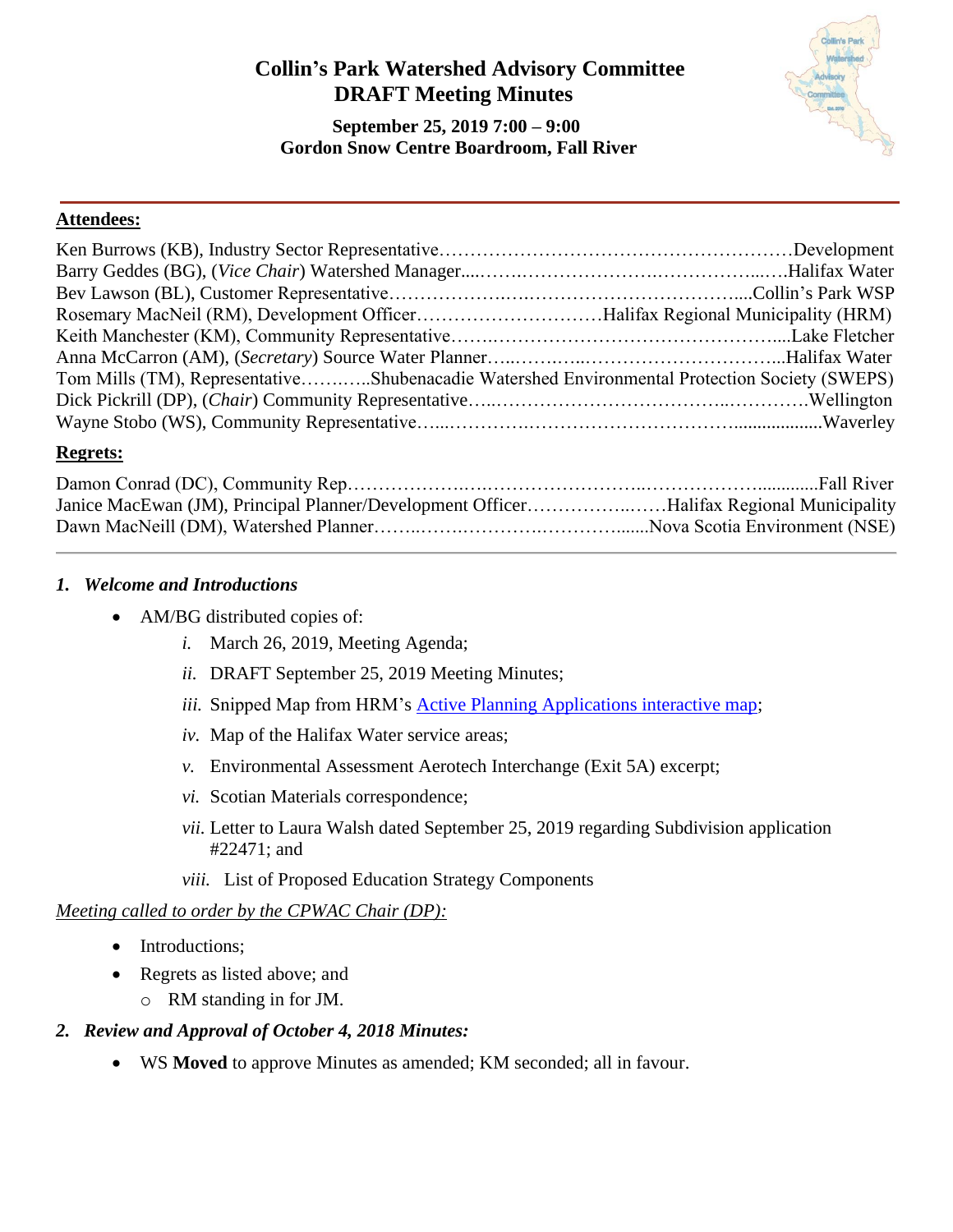#### *3. Old Business*

## a. CPWAC's HRM planning application review opportunities:

- *i.* Where and how much can/should we provide input into planning applications?
- Halifax Water has established an internal review process with Halifax Regional Municipality (HRM) for planning applications (PA); e.g., development, rezoning, subdivision applications and concept plans, etc., as follows;
	- o Any PA sent to Halifax Water engineering for comments and approvals in Halifax Water distribution zones are required to be sent to the W. Applications that fall within the service areas are required to be sent to Halifax Water;
	- o however, there may be others that we may be missing that fall outside the service area, e.g., Port Wallace applications. (BG)
- through discussions that Halifax Water's watershed manager had with Halifax Water Engineering about the PA review process, it was learned that HRM's Regional Watershed Advisory Board (RWAB) has requested that all of Halifax Water's Advisory Board/Committee reviews and recommendations be vetted by them. Halifax Water determined that there was no reason for additional review by the RWAB;

#### **Q**: *HRM wants Halifax Water to submit the reviews to the RWAB*? *(WS)*

**A**: Not exactly. The RWAB has indicated to HRM that they would like to review the recommendations provided by the Halifax Water watershed advisory/management board/committees regarding HRM PA in watershed areas. However, the water utility management/advisory boards/committees operate under the province's direction such that Halifax Water is required to gather advice/recommendations from its watershed boards/committees per the Drinking Water Strategy for Nova Scotia, and according to our Approval to Operate through NSE, with respect to watershed area protection. Therefore, reporting to the RWAB does not fall under the ToR for this Committee, and they will not be added as a review agency. (BG)

- the CPWA Committee still needs to establish its PA review process, suggested as follows:
	- o Halifax Water Watershed Management staff sends watershed-related applications deemed relevant to the Committee's Terms of Reference (ToR) to the Committee;
	- o other HRM PA, which Halifax Water deems to be insignificant or irrelevant to the Committee's ToR, e.g., power pole installations, will not be circulated for review to curtail the potential volume of review material;
- we know Halifax Water has an understanding with HRM that PAs inside the service areas be provided to Halifax Water for comment and that the Committee is satisfied with the PAs that have been provided to the Committee for comment;
- however, there is a difference in watershed types; i.e., protected vs non-protected; and a grey area when PAs occur outside the service area;

**Q**: *How do we deal with PAs outside of the service boundary areas? Halifax Water doesn't necessarily see them, leaving a gap for the Committee with respect to reviewing PAs. (AM)*

**Q**: *Is there any rationale that states that we should be required to see the PAs that occur outside the service areas?* (WS)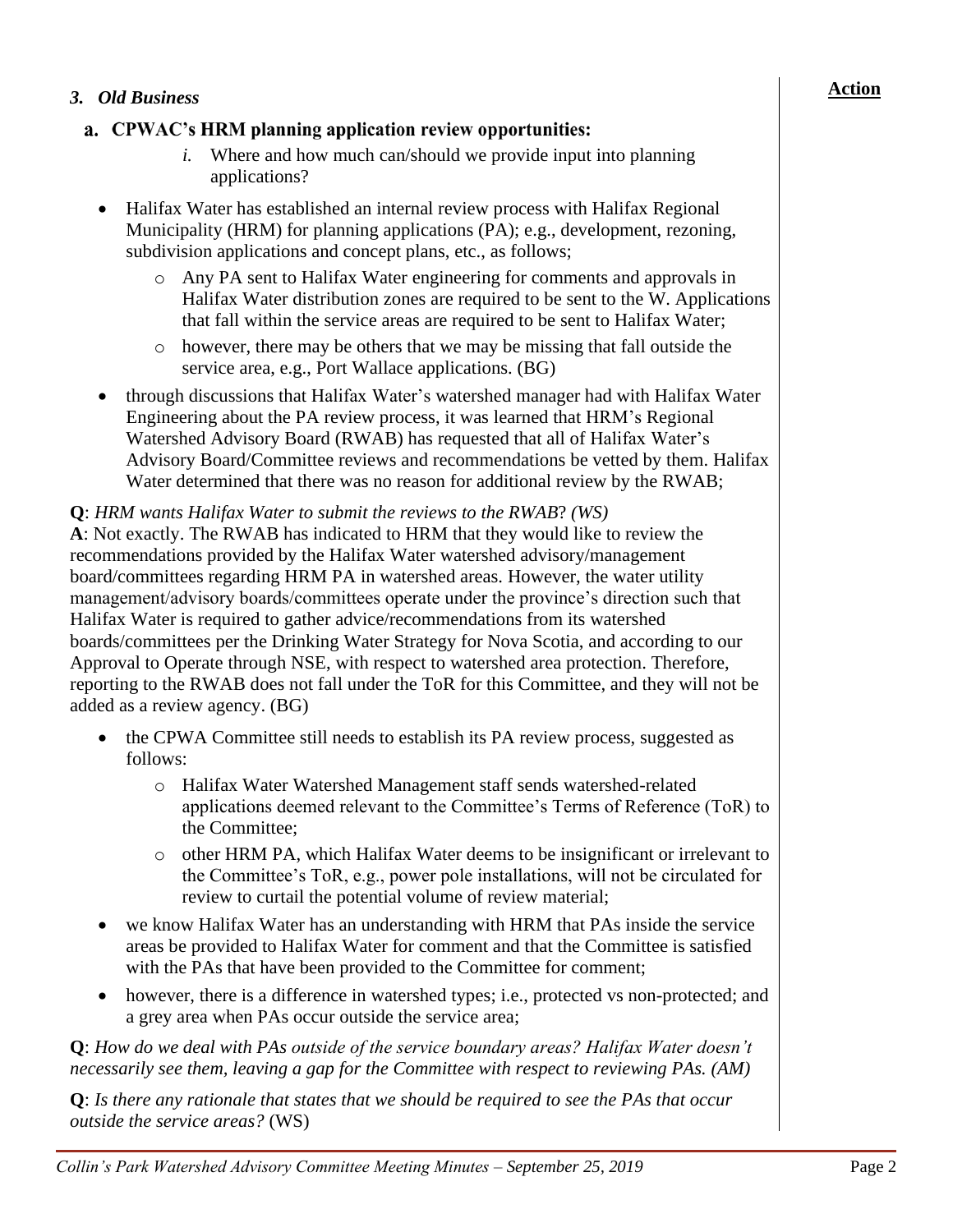| A: One way to create a rationale requiring the Committee to see PAs that occur outside the<br>service area would be to request designation of a Protected Water Area in the watershed (per<br>section 106 of the <i>Environment Act</i> ), which would trigger the requirement that the Committee<br>must see any PAs within that designated boundary area. (DM)                                    | <b>Action</b> |
|-----------------------------------------------------------------------------------------------------------------------------------------------------------------------------------------------------------------------------------------------------------------------------------------------------------------------------------------------------------------------------------------------------|---------------|
| $Q$ : Does the RWAB have jurisdiction to comment on non-serviceable areas regarding<br>watershed protection? (BG)<br>A: The RWAB only comments upon what HRM staff brings to them. Their ToR only permits<br>them to comment on regional strategies as opposed to concept plans, development<br>agreements, or subdivision applications, etc. (TM)                                                  |               |
| According to Andrew Bone, when he spoke to us at our October 4, 2018 meeting, the<br>opportunity for the CPWAC to make a comment on PAs outside of the service area is<br>the same as that of the general public, through public hearings.                                                                                                                                                          |               |
| $Q: Do$ we scratch this item or find out if there is representation on the RWAB? (DP)<br>A: We have a process through Halifax Water for commenting on PAs within the service areas<br>and we have a process through public hearings for commenting on PAs outside of the service<br>area. If we feel these processes are not enough, we could ask HRM to be involved in the<br>process sooner. (BG) |               |
| We have processes in place, so we know where we stand about reviewing and<br>commenting on planning applications.                                                                                                                                                                                                                                                                                   |               |
| Action: Remove this item from the Agenda.                                                                                                                                                                                                                                                                                                                                                           |               |
| Development presents the highest risk to the watershed area. The CPWAC to express to HRM<br>where it geographically wants to be on record regarding issues that present risks to the water<br>supply environment.                                                                                                                                                                                   | Complete      |
| Determine to what extent the CPWAC can be "plugged in"; i.e., not As-of-Right, but having<br>awareness of other proposed developments and opportunity to provide input.                                                                                                                                                                                                                             | Complete      |
| BG and AM to investigate and follow up where the CPAW may have input.                                                                                                                                                                                                                                                                                                                               | Complete      |
| <i>ii.</i> Development Applications in CP Risk Areas                                                                                                                                                                                                                                                                                                                                                |               |
| AM drew the Committee's attention to item 1.iii.:                                                                                                                                                                                                                                                                                                                                                   |               |
| Planning Application Map for Discussion (ongoing);                                                                                                                                                                                                                                                                                                                                                  |               |
| Further to the previous item's discussion, the major planning application map on<br>HRM's website is another available avenue to use to know which applications, that<br>fall outside of the service area, need to be reviewed for comment. As-of-right<br>applications are not included in this map, nor can they be commented upon. (RM/AM)                                                       |               |
| <u>Bring forward any development (planning) applications of concern (outside service area) for</u><br><u>review at next meeting.</u>                                                                                                                                                                                                                                                                | Ongoing       |
| b. Aerotech Park Connector to Hwy 2:                                                                                                                                                                                                                                                                                                                                                                |               |
| <b>Environmental Assessment</b><br>i.                                                                                                                                                                                                                                                                                                                                                               |               |
| <u>AM directed member's attention to item 1.v.:</u>                                                                                                                                                                                                                                                                                                                                                 |               |
| on the back of the second page note the statements:<br>"part of the project area falls within the Collin's Park Watershed";<br>$\circ$                                                                                                                                                                                                                                                              |               |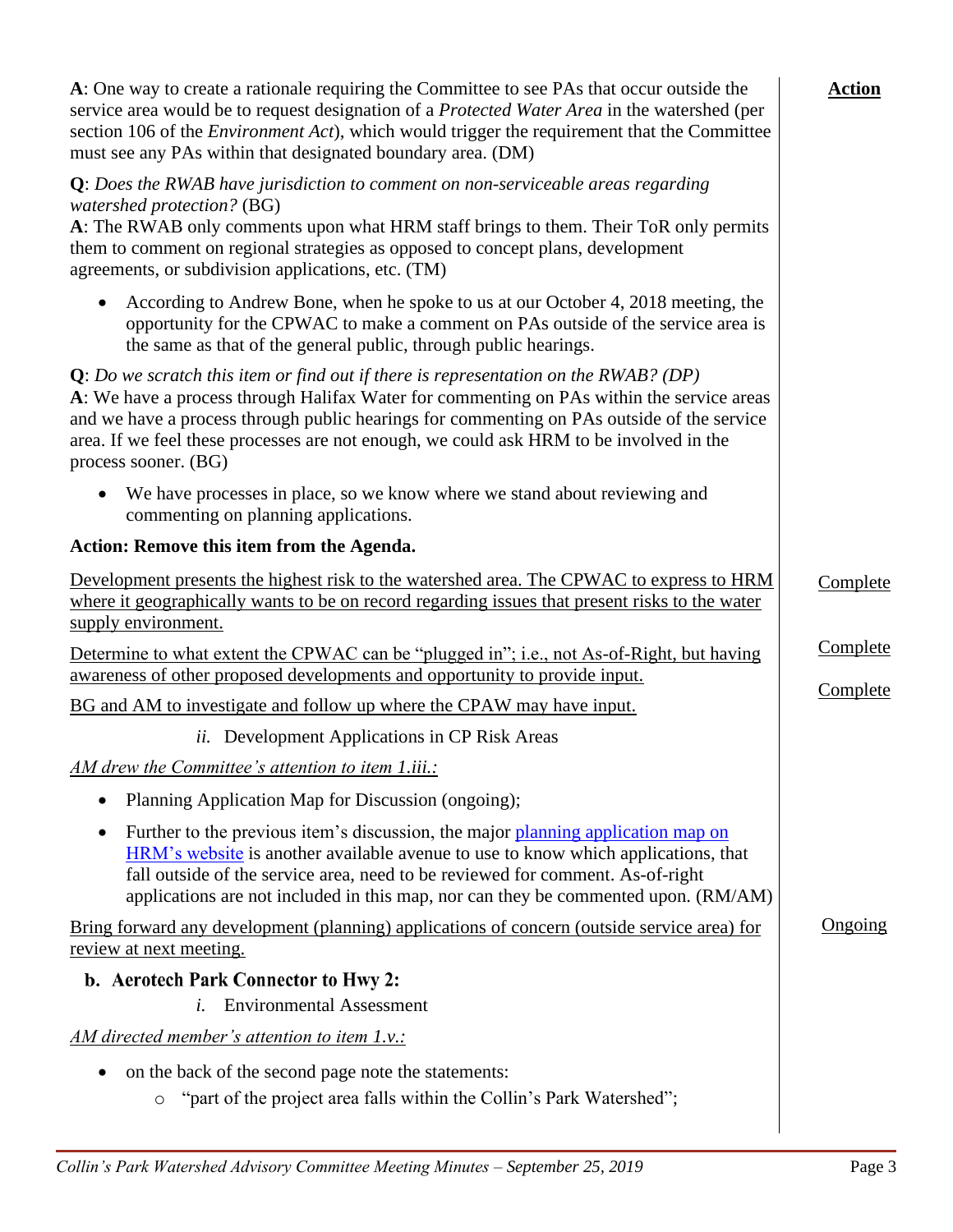| while an impact association of done on the wettungs.                                                                                                                                                                           |               |
|--------------------------------------------------------------------------------------------------------------------------------------------------------------------------------------------------------------------------------|---------------|
| Address this and the Committee's concerns about what the impact of the<br>$\circ$<br>wetland disturbances will have on the feeder streams in the letter.                                                                       |               |
| this is an environmental assessment not an environmental impact assessment;<br>$\bullet$                                                                                                                                       |               |
| SWEPS has baseline data for naturally occurring cadmium that has been traced to the<br>$\bullet$<br>rock at the quarry site where the highway construction is proposed.                                                        |               |
| Action: Draft a letter with comments provided by the committee in this meeting and any<br>others following the meeting in time to circulate the letter for the Committee's review<br>and submit to NSE by the stated deadline. | <b>AM/All</b> |
| <i>ii.</i> Wetland restoration opportunities for SWEPS in watershed                                                                                                                                                            |               |
| Collin's Park Watershed Advisory Committee Meeting Minutes – September 25, 2019                                                                                                                                                | Page 4        |
|                                                                                                                                                                                                                                |               |

## o and a "water treatment plant is located on Fletcher's Lake".

- these statements indicate that the EA acknowledges the Collin's Park watershed area;
- BG described recent experiences with the highway construction where highways 102 and 103 converge, and the impacts this construction had on the Chain Lakes watershed area with respect to pyritic slate exposure and acid rock drainage (ARD); and therefore, how will Nova Scotia Department of Transportation and Infrastructure Renewal (NSTIR) ensure that ARD from short-term exposed pyritic slate won't impact the Collin's Park water supply, resulting from the Aerotech Connector, as well.

## **Q**: *What is our next step in this process? (DP)*

**A**: Send a letter stating that the exposure time on the pyritic slate is a concern with respect to the water supply. (BG)

- Halifax Water has a monthly sampling program that could provide baseline data should NSTIR or NSE need the data to compare with the water sampling that will occur (or should occur) during construction;
- TM added that NSTIR indicated to SWEPS that they are calling for reduced exposure time of any pyritic slate.

# **Q**: *What is the bedrock under the proposed highway? (WS)*

**A**: Goldenville and Halifax Formation; mostly the latter. The Halifax Formation has the greatest potential to contain acid-bearing slate. (AM)

- TM added that in the Shubenacadie Lakes Pollution Control Study (1993), the area where the highway is planned was designated as a "no development area" and that in this area, extreme care was advised if any development was to take place there;
- Further, TM feels there may be roads off the Connector, which will expose even more potential slate;
- NSTIR needing to exercise extreme care, should also be included in the letter.
- A more in-depth review of the proposal is needed to ensure the letter covers all the Committee's concerns; (BG)
- Committee members noted that the EA doesn't come to any conclusions or recommendations on what to do to mitigate any impacts to the water supply; (DP)
- The Committee should be most concerned that some of the wetlands will be eliminated entirely and what impact on the water supply will occur, positively or negatively in that event.
	- o Will an impact assessment be done on the wetlands?
- SWEPS has baseline data for naturally occurring cadmium that has been traced to the

# **Action: Draft a letter with comments provided by the committee in this meeting and any**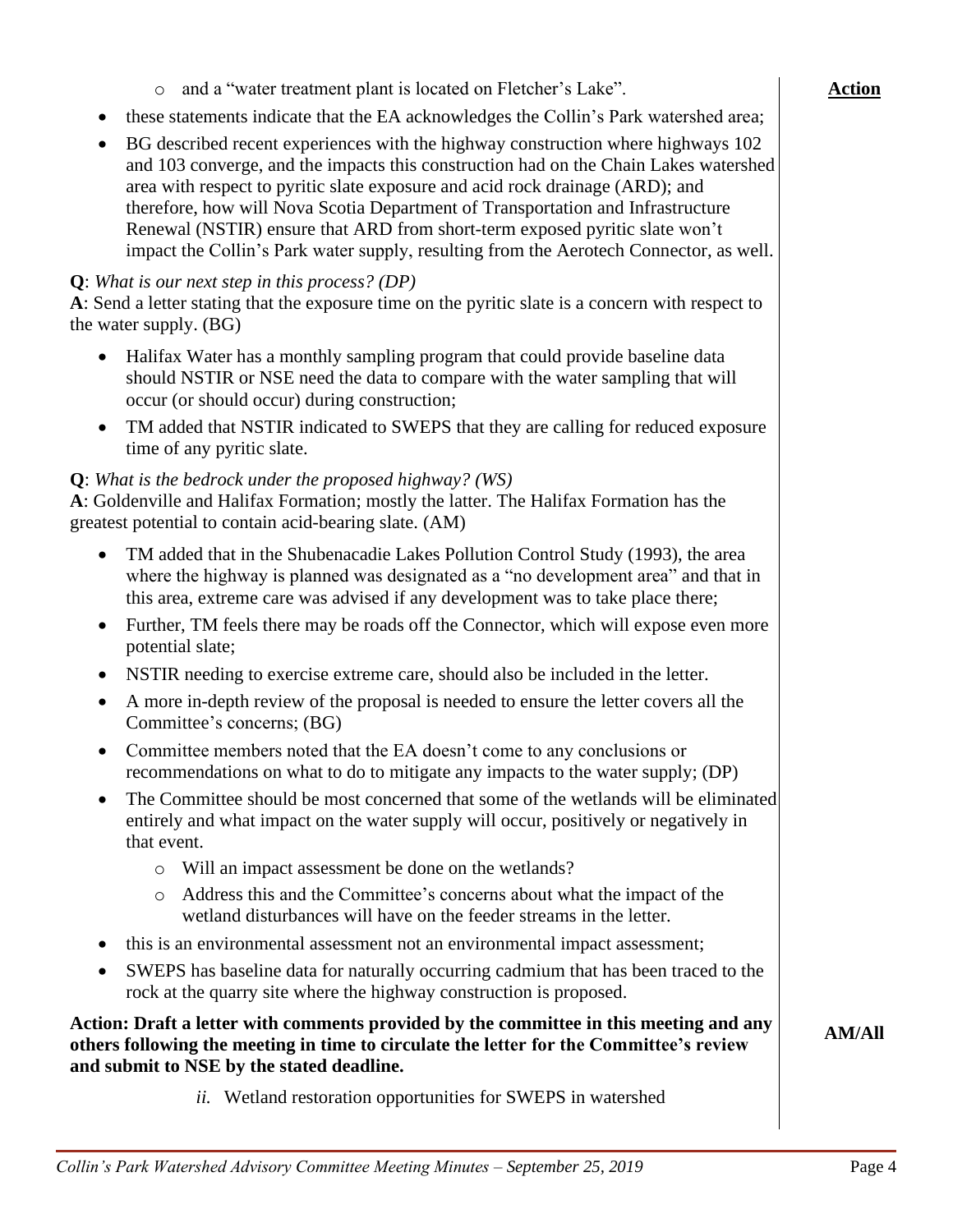| There are no strong advocates for wetland restoration areas from the CPWAC, but if some<br>emerge, contact TM of SWEPS.                                                                                                                                                                                                                                              | <b>Action</b><br>Complete |
|----------------------------------------------------------------------------------------------------------------------------------------------------------------------------------------------------------------------------------------------------------------------------------------------------------------------------------------------------------------------|---------------------------|
| We will work this item into the letter discussed under the previous item.<br>$\bullet$                                                                                                                                                                                                                                                                               |                           |
| NSTIR approached and discussed conservation opportunities with SWEPS.<br>٠                                                                                                                                                                                                                                                                                           |                           |
| SWEPS Trails is also looking at extending Holland Road into a multi-use trail in<br>$\bullet$<br>concert with the Connector development.                                                                                                                                                                                                                             |                           |
| $Q: Do$ we want to comment on wetland restoration opportunities in the letter or leave it for<br>SWEPS to pursue? (AM)                                                                                                                                                                                                                                               |                           |
| A: We would prefer that wetlands be restored in the vicinity of the destroyed wetlands; i.e.<br>inside the Collin's Park watershed. We could enhance/create wetlands in the right-of-way area<br>to handle the runoff as well, which would help to mitigate the loss of the wetland function that<br>will be destroyed with the construction of the road. (TM/WS/DP) |                           |
| c. Scotian Materials Quarry Environmental Impact Assessment (EA):                                                                                                                                                                                                                                                                                                    |                           |
| Submit a letter now and again during 30-day comment window after Quarry EA is<br>resubmitted.                                                                                                                                                                                                                                                                        | Ongoing                   |
| AM brought people's attention to item $1.vi$ ;<br>$\bullet$                                                                                                                                                                                                                                                                                                          |                           |
| $Q: Do$ we want to resubmit the existing letter or add to it, taking into consideration how<br>Scotian Materials responded to the Minister's decision on its EA submission? (AM)                                                                                                                                                                                     |                           |
| Discussion:                                                                                                                                                                                                                                                                                                                                                          |                           |
| We have one approved 3.9 ha quarry. We need to ensure that the same testing<br>٠<br>requirements for the existing quarry be submitted for the expanded quarry since this<br>application increases the weathered surface. The stronger testing should be maintained<br>for all phases. (TM)                                                                           |                           |
| Another issue is reclamation:<br>$\bullet$                                                                                                                                                                                                                                                                                                                           |                           |
| How long will the quarrying be allowed before reclamation begins? They are<br>$\circ$<br>stating they will do reclamation as they abandon sites;                                                                                                                                                                                                                     |                           |
| it has phases, so why be allowed to get far into the next phase without<br>O<br>reclaiming part of the last phase?                                                                                                                                                                                                                                                   |                           |
| Action: State our concern in letter regarding reclamation and suggest a standard for<br>reclamation of an area, to avoid leaving the quarry in an un-reclaimed state indefinitely,<br>avoiding stating specifics in terms of size or area.                                                                                                                           | <b>AM/All</b>             |
| Since 2013, SWEPS has taken metal samples and has some good baseline data from<br>٠<br>what is coming down Holland Brook.                                                                                                                                                                                                                                            |                           |
| Action: Based on the expertise on the Committee, ensure you review the letter<br>thoroughly to ensure the impact concerns are covered in the letter. (WS/RM/AM)                                                                                                                                                                                                      | <b>AM/All</b>             |
| Submit by October 5.<br>$\bullet$                                                                                                                                                                                                                                                                                                                                    |                           |
| d. Riparian Buffer enforcement during the permitting process                                                                                                                                                                                                                                                                                                         |                           |
| KB to draft a letter for AM to circulate to the CPWAC for review and sign-off by the Chair,<br>directed to Erin MacIntyre and copied to RM and JM and Kelly Denty.                                                                                                                                                                                                   | Complete                  |
| Correct SWPR regarding timing of Collin's Park SWPP submission to NSE in 2019.                                                                                                                                                                                                                                                                                       | Complete                  |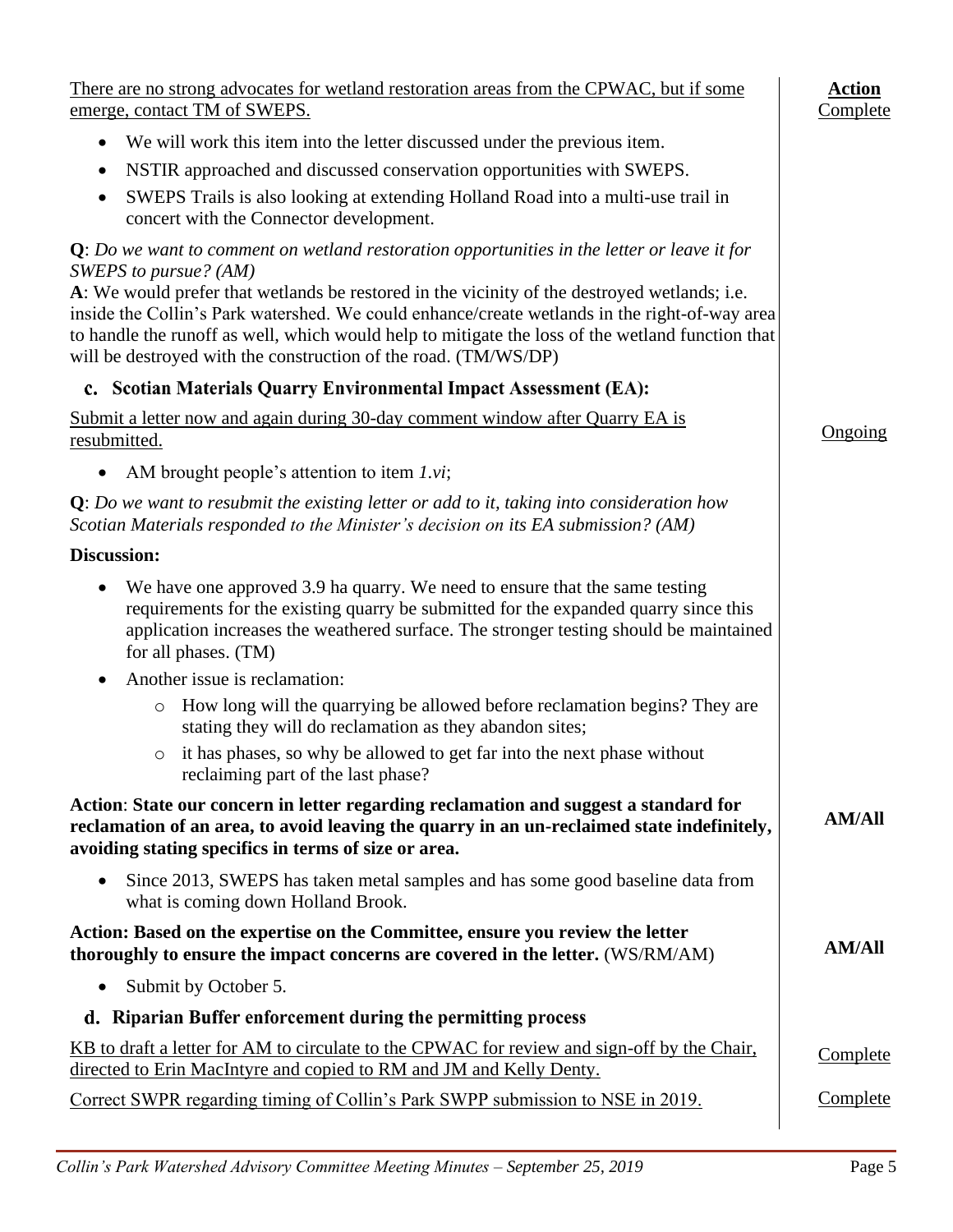| <b>Q:</b> Did you receive a response to the letter sent to Erin MacIntyre? (RM)<br>A: No. (KB)                                                                                                                                                                                             | <b>Action</b> |
|--------------------------------------------------------------------------------------------------------------------------------------------------------------------------------------------------------------------------------------------------------------------------------------------|---------------|
| HRM makes sure no infrastructure (not no vegetation removal) occurs within the<br>$\bullet$<br>buffer, which must be demonstrated in the permit;                                                                                                                                           |               |
| a suggestion is to take photos of the riparian area as part of the site assessment plan to<br>provide a baseline account;                                                                                                                                                                  |               |
| applicants must demonstrate that they are outside of the line. HRM doesn't have a tool<br>to enforce it. HRM's philosophy is that people would self-regulate rather than expect<br>HRM to regulate the requirement, since there is no staff to do this;                                    |               |
| let's table this item until we get a response to the letter.<br>$\bullet$                                                                                                                                                                                                                  |               |
| Action: Defer this agenda item until a response to the letter is received.                                                                                                                                                                                                                 | All           |
| e. Development of Source Water Protection Plan (SWPP)                                                                                                                                                                                                                                      |               |
| Provide a digital copy of SWPP to the CPWAC, within 2 months, for the CPWAC to review<br>over the summer and provide feedback to AM/BG at least two weeks before the next meeting.                                                                                                         | Complete      |
| AM explained that the SWPP provided to the members is an edited version $-100$<br>fewer pages – of the original document that includes more sensitive data which<br>Halifax Water has retained as a resource document;                                                                     |               |
| Circulated document was thorough and easy to read;                                                                                                                                                                                                                                         |               |
| Needs a short chapter at the end, a couple of pages, to tie the document up;                                                                                                                                                                                                               |               |
| an implementation strategy is also required by NSE that will be included.<br>$\bullet$                                                                                                                                                                                                     |               |
| 4. New Business:                                                                                                                                                                                                                                                                           |               |
| <b>Fall River Committee member's resignation</b><br>a.                                                                                                                                                                                                                                     |               |
| Damon Conrad (DC) has resigned his seat due to an overabundance of commitments;                                                                                                                                                                                                            |               |
| DC's resignation has been accepted, with regret;<br>$\bullet$                                                                                                                                                                                                                              |               |
| now in search of someone to fill the vacant Fall River community member seat;<br>$\bullet$                                                                                                                                                                                                 |               |
| KM suggested two people who may be able to fill the vacancy;<br>$\bullet$                                                                                                                                                                                                                  |               |
| Action: Approach the people suggested by KM, per the Terms of Reference.                                                                                                                                                                                                                   | <b>AM/BG</b>  |
| b. Subdivision Application 22471 – Montague Mines                                                                                                                                                                                                                                          |               |
| AM directed people's attention to item 1, vii                                                                                                                                                                                                                                              |               |
| BG projected the application on screen;<br>$\bullet$                                                                                                                                                                                                                                       |               |
| 3 lots proposed, subdivided;<br>$\bullet$                                                                                                                                                                                                                                                  |               |
| Comments received by some members (TM and KB) were acknowledged;                                                                                                                                                                                                                           |               |
| potential contamination site through sampling sediments in the run. Residents have<br>been advised not to recreate in the area.                                                                                                                                                            |               |
| $Q$ : This application is 8 km from Lake Fletcher. What are the chances that contamination<br>from those three lots will maintain the level of concentration that would be of concern to the<br>Committee? (WS)                                                                            |               |
| A: It falls within the watershed, but outside of the SWPP Intake Protection Zone (IPZ), which<br>is why it has been forwarded to the Committee for comments. It is in a brown area, an area of<br>high-medium risk because of its proximity to watercourses. There is also potential for a |               |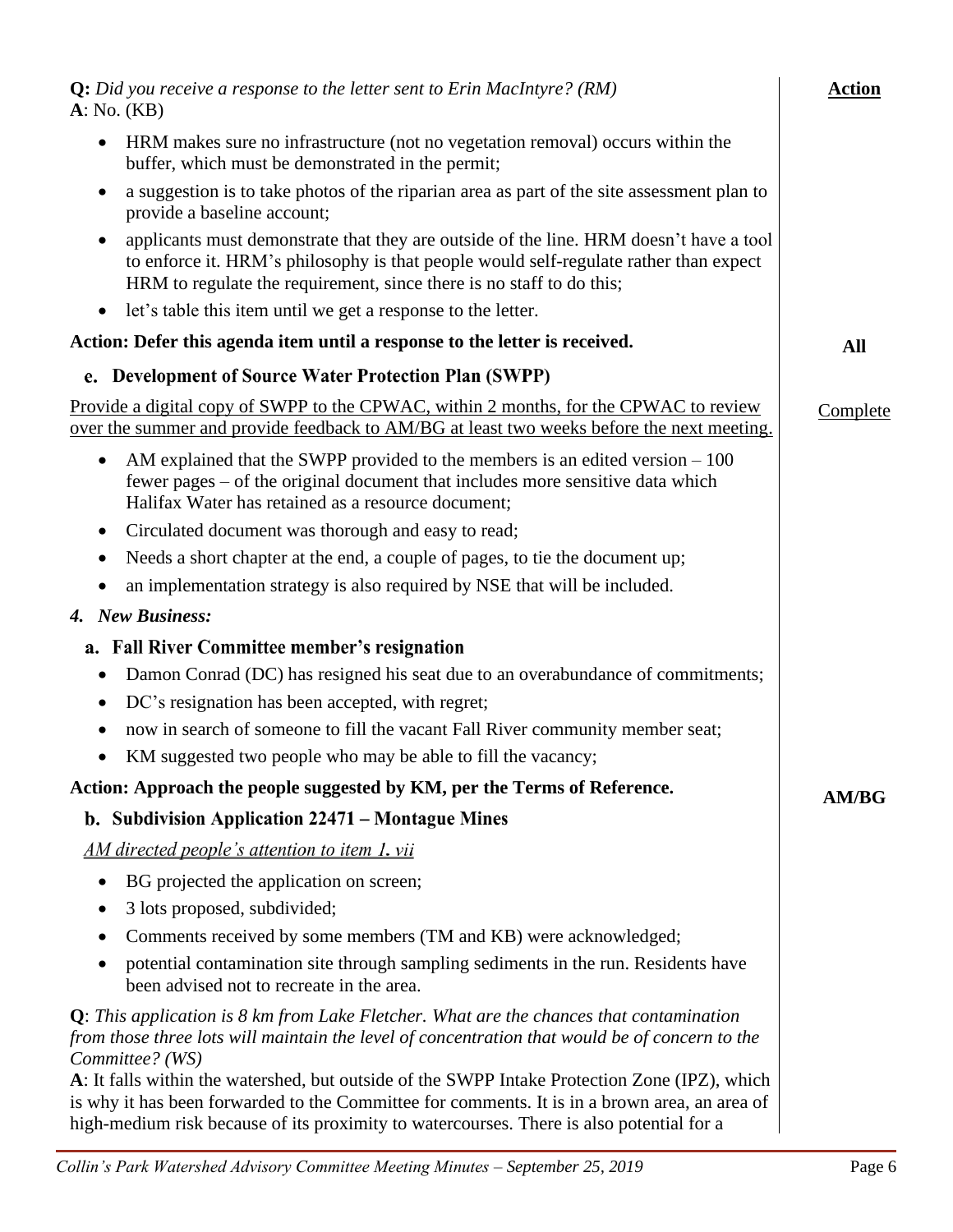<span id="page-6-2"></span><span id="page-6-1"></span><span id="page-6-0"></span>

| cumulative effect. If we ID potential areas of risk, we don't want to ignore. (BG/AM) If we<br>can bring this to someone's attention it is not a bad thing regardless of jurisdiction. (DP)                                                                                     | <b>Action</b>   |
|---------------------------------------------------------------------------------------------------------------------------------------------------------------------------------------------------------------------------------------------------------------------------------|-----------------|
| BG prepared the letter circulated for the Chair to sign if all agree, as soon as possible.                                                                                                                                                                                      |                 |
| The Committee had no issue or changes to make to the letter.<br>$\bullet$                                                                                                                                                                                                       |                 |
| Action: Send letter out as presented once the letter has been formatted correctly with<br>DP's signature.                                                                                                                                                                       | <b>AM/BG/DP</b> |
| 5. Education and Awareness:                                                                                                                                                                                                                                                     |                 |
| c. Erosion and Sedimentation Control Plan applications                                                                                                                                                                                                                          |                 |
| <b>Action: Add item to Education Strategy</b>                                                                                                                                                                                                                                   | <b>All</b>      |
| d. Strategy and draft materials                                                                                                                                                                                                                                                 |                 |
| Create education package with graphics to educate public about various topics related to water<br>quality, including OSSDS and riparian buffers for the CPWAC's review and discussion about<br>a distribution strategy – preferably the whole watershed area, not just the IPZ. | Ongoing         |
| AM directed people's attention to item 1. viii.                                                                                                                                                                                                                                 |                 |
| Want to determine the best way to relieve some of the issues; e.g., riparian areas,<br>$\bullet$<br>erosion and sedimentation through education and awareness, to augments regulations;                                                                                         |                 |
| The list breaks up the strategy into three categories that include: topics to address; the<br>various <b>tools</b> to address the topics; and the various <b>opportunities</b> for an audience to<br>acquire the information;                                                   |                 |
| Open to suggestions as to how or what to tackle;                                                                                                                                                                                                                                |                 |
| Q: Comment now or take it home?                                                                                                                                                                                                                                                 |                 |
| <b>Discussion:</b>                                                                                                                                                                                                                                                              |                 |
| A missing audience is the property owner;<br>$\bullet$                                                                                                                                                                                                                          |                 |
| Suggest appropriate articles to put in local papers on topics such as septic tanks,<br>٠<br>riparian zones, etc., through a series of information pieces on one aspect that could be<br>continuing;                                                                             |                 |
| Focus on efforts not unique to Collin's Park – whatever we do collectively that will<br>address other watershed areas;                                                                                                                                                          |                 |
| Go into schools, brownies, cubs, scouts, etc., which works in smaller communities,<br>٠<br>i.e., Middle Musquodoboit;                                                                                                                                                           |                 |
| Select two topics you would like to see; low hanging fruit; signage; something that is<br>$\bullet$<br>achievable (SMART goals);                                                                                                                                                |                 |
| Action: Send AM two topics paired with each topic's tool and audience.                                                                                                                                                                                                          | All             |
| <b>HRM Planning and Development Update:</b><br>6.                                                                                                                                                                                                                               |                 |
| a. Port Wallace Development                                                                                                                                                                                                                                                     |                 |
| Comments on second draft of policy<br>i.                                                                                                                                                                                                                                        |                 |
| As circulated in an email earlier in the week, HRM Planner, Andrew Bone (AB), is<br>٠<br>presenting on this item to the East Hants Source Water Advisory Committee                                                                                                              |                 |
|                                                                                                                                                                                                                                                                                 |                 |